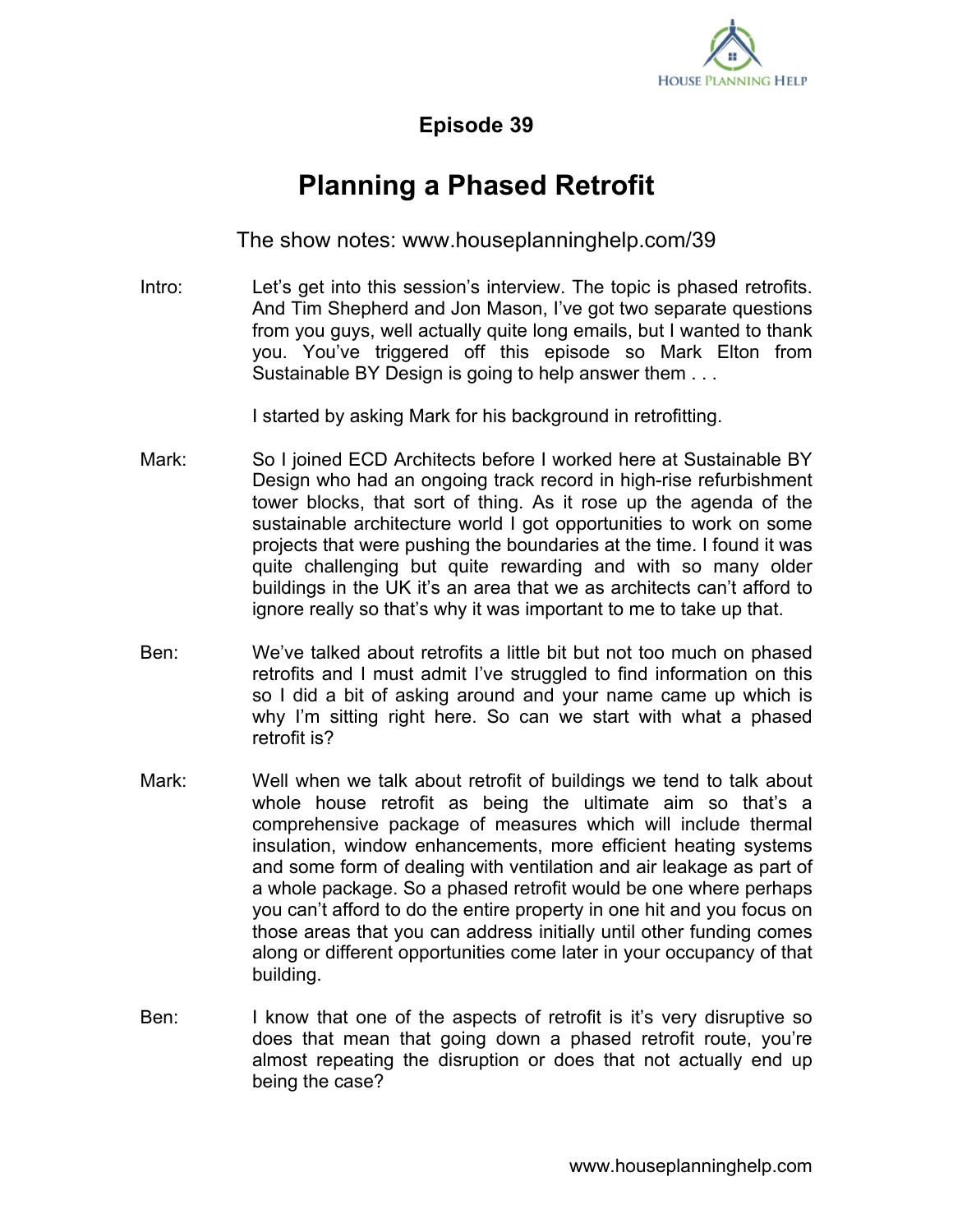

- Mark: Some things are more disruptive than others but yeah you're prolonging the disruption and you're delaying the benefits that you will ultimately get from the retrofit because it's not until you've closed that loop and got a complete package of measures that you're really making the retrofit process work for you.
- Ben: What is the first step? Is it about setting an energy target?
- Mark: Yeah, I think it's about having a strategy. It doesn't necessarily have to be a target at that point but it's looking at an individual property and understanding what its constraints are, what its opportunities are, where are the trigger points? Perhaps you look at that property and it needs re-roofing, that's the first time you get in there and you focus on that bit. Or perhaps you're building an extension in 5 years time and you think, well that's my opportunity to do that bit. So it's looking for those trigger points and those opportunities, I think.
- Ben: Now we've had a couple of emails that have some quite specific questions so I don't know I might read it through, if you want to stop me at any point or answer at the end? So we'll start with Tim Shepherd's which says: "Which parts of a renovation towards the Passivhaus standard create the most savings and additionally which are the most cost effective? For example which is more efficient and reduces energy requirements, an insulated slab, insulated outer wall, windows, doors or roofing insulation? I realise it can't really be done piecemeal but I am trying to get my head around which is the most useful renovation to conserve energy. Some sort of breakdown of the different elements would be great.
- Mark: I can't give you exact figures on the individual percentages but clearly heat tends to rise so roof insulation is very important. That's where you can make big inroads but floor insulation, it depends on the type of floor. If you've got a solid floor your heat loss may be less in that area because you haven't got cold air coming up through those floorboards, but floors and roofs tend to be smaller areas and then your walls if it's a detached building you've got a lot of area, if it's a terraced building you haven't got so much of your external walls so that becomes less important. It's difficult to say that generically but roofs tend to be the easier bit to do. If it's loft insulation, for example, focus on that. That can be a straightforward starting point.
- Ben: Is there a logical sequence? We've identified the loft but would it go loft, walls, slab . . . Does it just change on every project?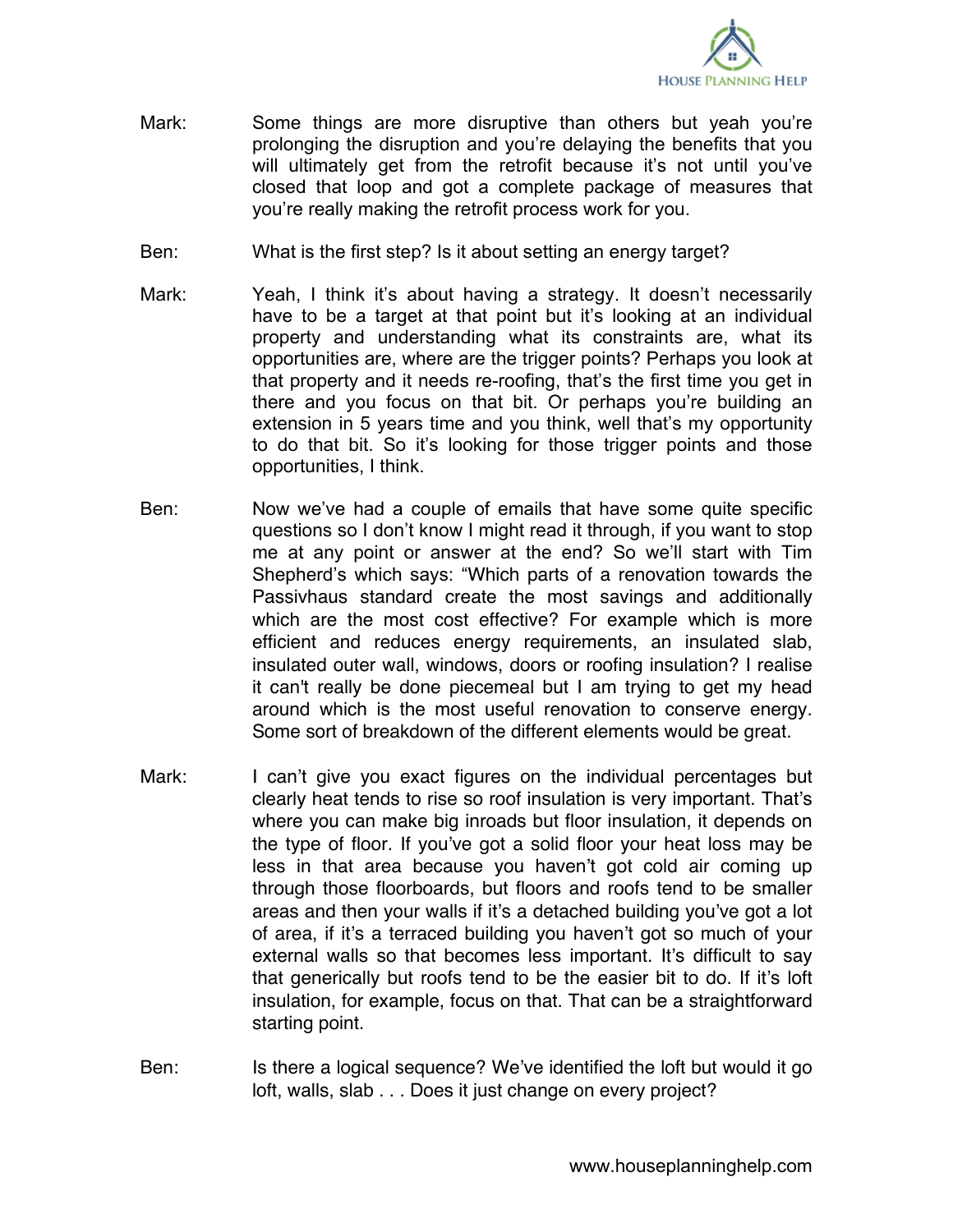

Mark: Well, as I say, ideally you're doing all these things together but the logical sequence really depends on your particular circumstances, but if those circumstances were flexible I would probably suggest starting at the top is a good way to do it. If you make your roof interventions the priority you can be maximising the level of insulation standards up there without affecting other aspects of your building.

> If you're renewing a roof you can even begin to think ahead, planning ahead, how can I extend my eaves and verges now so that when I come to do external wall insulation later I'm ready for that. So there are things that you could be doing all along to enhance what comes later and I think the most important watchword is don't carry something out that's going to prevent you from continuing your strategy later on.

- Ben: Maybe I should ask about who does this then, because if it's a phased retrofit are you ideally wanting one person to oversee all the different phases, even if they are years apart?
- Mark: I don't think it has to be. You might buy a property and look to do a loft extension. Clearly do the loft insulation – it adds value to the property, gives you an insulated lid to that whole building, plan it so that you can come along later and do external wall insulation. That might be 5 years later and it might be an external wall specialist that does that. If you're looking at doing the external walls you might consider doing the windows at the same time because the way that the windows interact with that insulation can be quite important. So maybe that's a window fitter and an external wall insulation expert. When you're looking at floors, say if you've got a timber suspended floor it could be that you can do that yourself. You can take up those floorboards, you can lay in a support membrane, you can put a mineral wool insulation in between those floor joists and put that all back down and that doesn't require a specialist at all.

So I think, yeah, if you're breaking it up into phases look at each phase and see who's the right person to be doing that.

- Ben: Do you notice the difference? I know it has to be cohesive at the end of all this but let's say you did two walls of a house and it had four walls. Would you notice anything after that first phase?
- Mark: I think you would. Some rooms are going to be affected more than the others. So if you've got a north-facing room and you insulate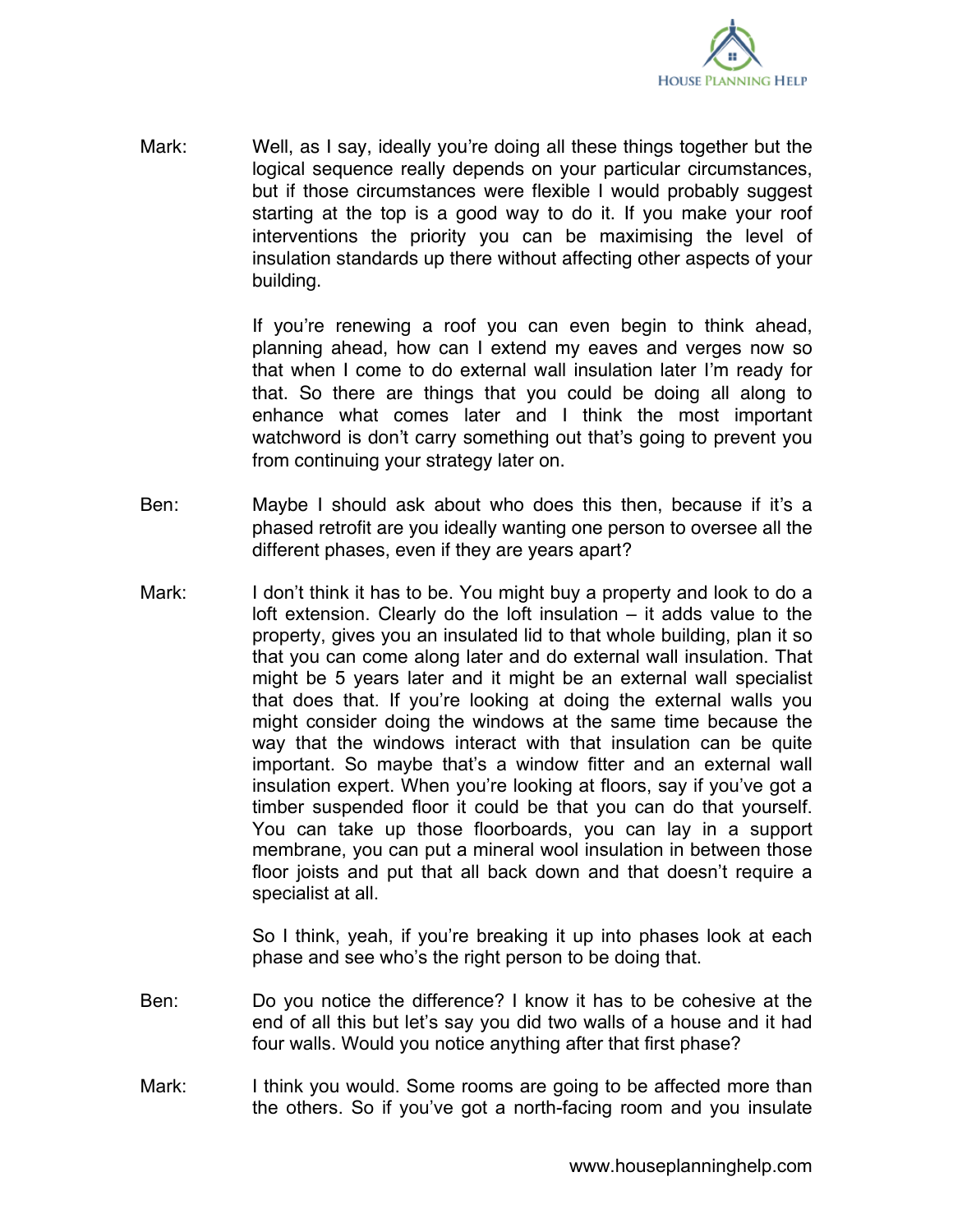

the north-facing wall then I think you would see some improvement in that particular room, not least because your external wall, the inside surface of your external wall is now not cold. It's a warm surface so you don't get that radiative coolth effect that you get from a cold wall surface.

If you replace windows, a lot of older Victorian properties, it could be that the street frontage has a much higher percentage of glazing, single-glazing, perhaps quite draughty and actually replacing the windows may have the biggest impact in those rooms and then you definitely will see the benefit from reduced draughts and from greatly enhanced U value performance from a singleglazed starting point.

- Ben: I hear conflicting advice on this about sometimes keeping those original windows is a good idea. Do you have to choose between going down a conservation route or going for triple-glazed windows, whatever it might be that you're choosing, do you have to make that decision?
- Mark: Conservation officers have an influence here. It depends on the level of heritage value of your property. I've worked on retrofits where we were looking to use vacuum glazing, so that's like very very thin double-glazing with a half a millimetre gap between it which is evacuated, but it changes the appearance of a sash type window because glazing bars have to be stuck on. Now from a distance you're not going to notice that but up close an expert would be able to tell the difference.

In this case the conservation officer rejected our ideas for that. In another case you might be able to get away with slim-line double glazing as a replacement just for the glass. Keep the original glazing bars in, but if it's that sensitive you may have to look to secondary glazing so that's an internal secondary layer of double glazing that covers the opening but means that the original windows are unaffected. It's a tricky balance and you'll find a lot of conservation architects will say that those original windows are sacrosanct and you'll find others who perhaps come from a more energy saving background who will absolutely say there are bigger fish . . . There are bigger problems to deal with here. We can't get hung up about 6mm Georgian glazing bars.

Ben: Let's move onto this second email then that says: "Hi Ben, really enjoying the podcasts. I'm contemplating an energy efficient refurbishment and house extension. What should be done first? Is there a logical order of priority  $-$  e.g. biggest gains first or most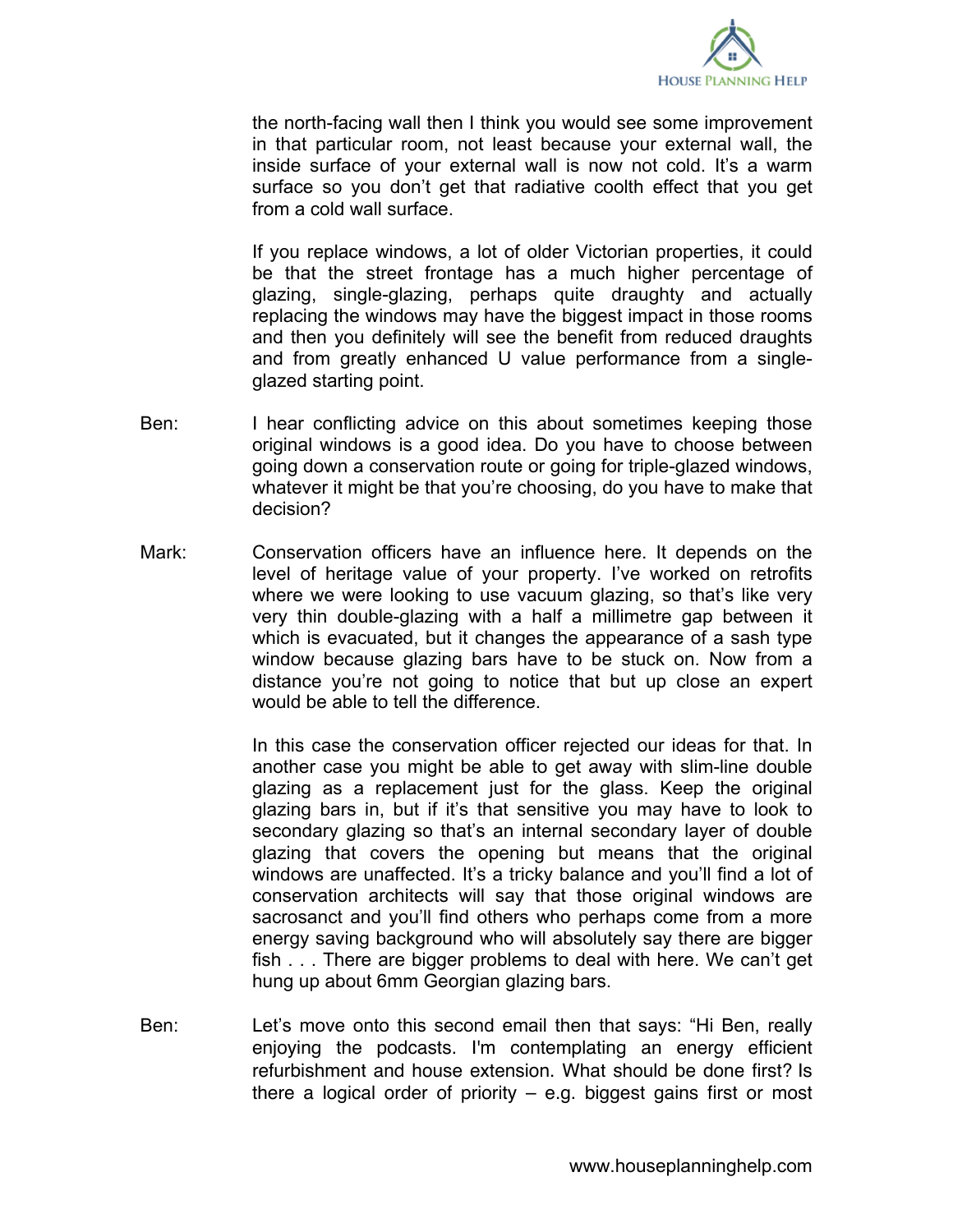

disruptive first? Advice on how the transition from needing a heating system to potentially not needing one can be made? Do I extend first or refurb first? Lots of questions there I know but ultimately this topic area must have a wider relevance in terms of the majority of housing stock and everyone in the population." And that's from Jon Mason.

- Mark: We've touched on this a bit. If you're looking to do a roof-top extension, deal with the roof first. I think that's a sensible strategy. Also if you're looking at ultimately extending a property you should prioritise that first because you can make the external walls of that extension to the highest possible new build standard. If you were to do it in reverse and install a new heating system that wasn't then sized to accommodate your new extended property potentially there's a mismatch there.
- Ben: I think you've lost me just there. Say that again. [Ben laughs.]
- Mark: Well, let's say you're building quite a large ground floor extension. I don't know in this particular instance how big we're talking about but it may be looking to replace a boiler in the early stages in a property that's largely un-insulated and quite small but the ultimate end game in his strategy is a much larger property that's much better insulated. Really that's when your heating system needs to be matched to those longer term circumstances.
- Ben: Are you saying then that if you have this extension and it's well insulated that you wouldn't really need any extra heating because it would be okay so that when you came to replace the heating system that could be further down the line . . . I think!
- Mark: Yeah, it's a complicated scenario because how old is the boiler? It might be that it's beneficial for you to replace it earlier because A) it's going to break down and B) it's highly inefficient now. You've got to look at each measure individually.

I think the important thing that we touched on right at the beginning was to have this end game strategy. Where am I aiming to be with this? What can I do first and foremost that isn't going to affect things further down the line? Ultimately for a retrofit you're looking to create a continual thermal envelope around the building and that includes the floor, the roof and the walls and the windows. You're looking to improve the airtightness of that property to get rid of draughts but you can't do that without thinking about your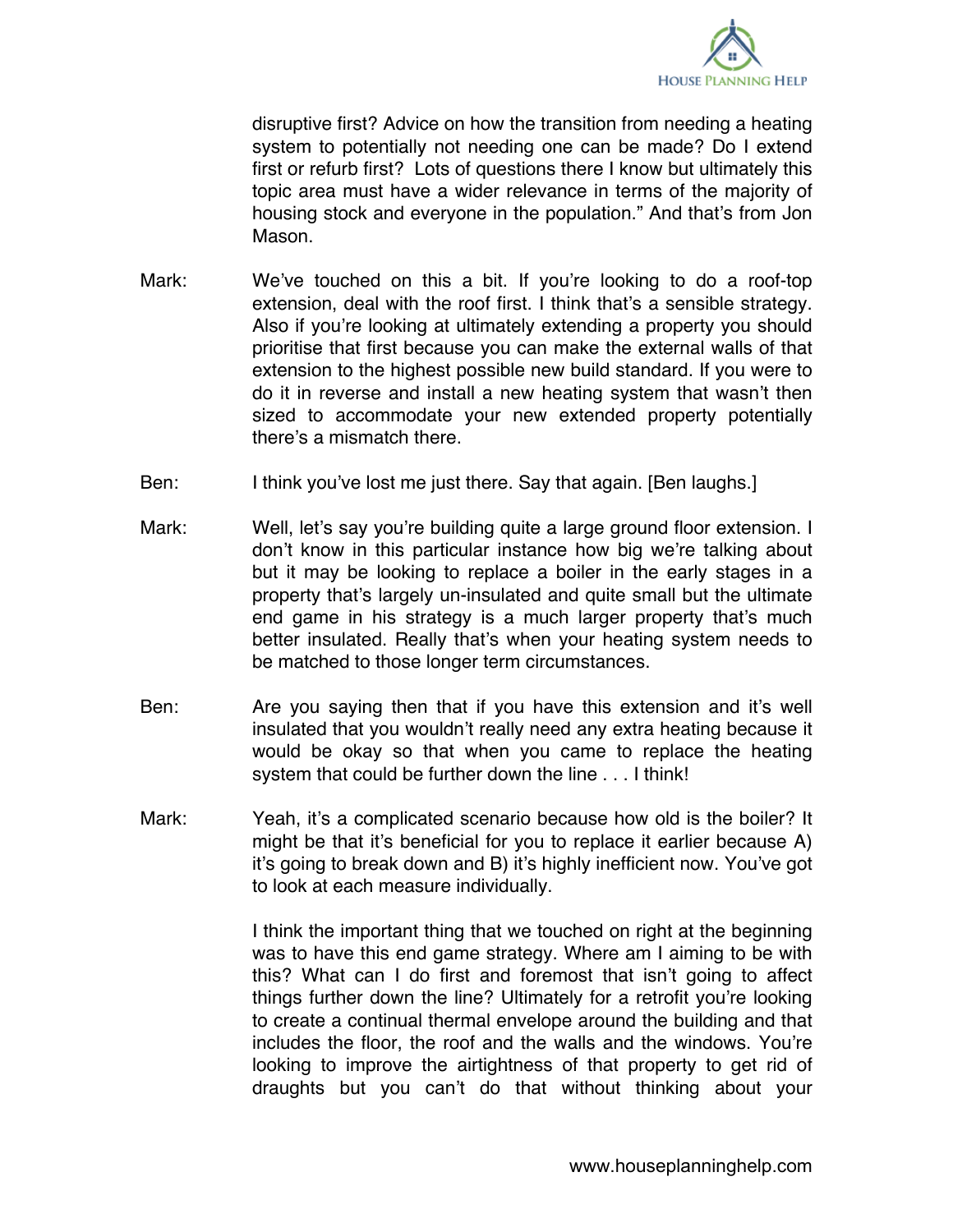

ventilation strategy. If you were going for EnerPHit or Passivhaus the level of airtightness that you've got there really you wouldn't expect to live in that environment without having introduced your heat recovery ventilation system along the way. So there's certain measures, there's a symbiosis between them. Don't put in heat recovery ventilation until you've dealt with the airtightness because you don't get the efficiency gains but vice versa. Don't have a super airtight building that doesn't have a heat recovery ventilation system or some form of mechanical extract ventilation and make up air.

- Ben: You'll also wanting to allow for where all the ducting will go and this, you might lose a little bit of space but he's just said that he's going to extend as well so that's a good opportunity to get that space back.
- Mark: Yeah I mean I don't think . . . Where we've been involved in heat recovery ventilation in retrofit scenarios most of that ductwork is going at high level. If you plan it correctly you can keep those duct runs fairly short in the corners of rooms. You're just boxing out at high level. Typically you're going to try and do that in the hallway or above cupboards, above toilets so that its impact on your main rooms is minimal. Then you just need to identify suitable space for the heat recovery unit itself and like you say that might be a new build. It really needs to be on an outside wall in an insulated cupboard of some kind. So planning that ahead is a good strategy.
- Ben: Are you perhaps thinking about remodelling as well at the same time because this would be your opportunity to do it so if there was a wall that needed to come out that would be the time?
- Mark: Absolutely. I mean I think retrofit and a chance to redesign your home go hand in hand. They're not mutually exclusive and quite often one triggers the other. I've been doing a lot of work with the RIBA to develop the idea of retrofit coordinators so that architects will get involved in retrofit from start to finish so they will be responsible for the initial interface with a potential client, help deal with funding, help deal with finding a contractor, help deal with a handover at the end. One of the reasons why we want architects to take up this is because they can walk into a property to be retrofitted and perhaps see other design opportunities, knocking a wall down here, re-thinking this, putting in a new window there that might be beyond the scope of the pure energy bit but add value to the property at the same time. If you can add a lot of value to your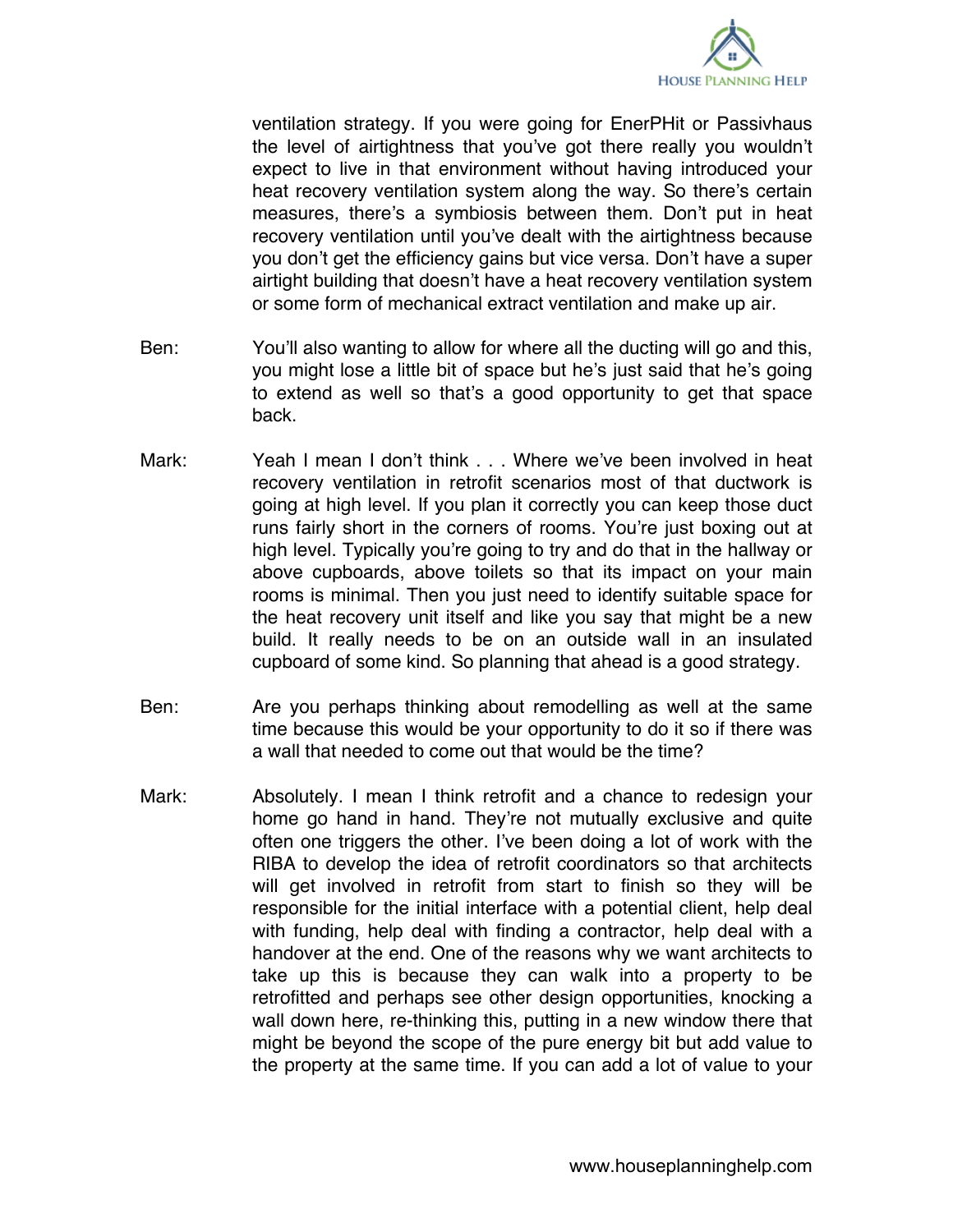

property that almost funds the retrofit measures in the first place so the two must go hand in hand, I think.

- Ben: I did a blog post with Marion Baeli and one of the issues that she brought up was certain retrofits, if the property price is too low and it's unlikely to go up to a certain level if you're in a certain area, what do you think in that situation? What can you do if it's not going to add enough to the value? Are you doing it for your own comfort, just from that piece of mind of saving the energy?
- Mark: Yeah, I think there's a number of reasons for doing it. Now is a great time to try and get your head around that because of the rises to fuel costs being very high up the agenda at the moment so it's very much in people's minds. So it depends how long I guess you're going to live in the property. If you're planning to spend a considerable number of years in that property, why wouldn't you want to do what you can to improve your internal environment to make it more comfortable because you're going to be the one to benefit from that. If you're doing up a property as a development project, maybe you've got different priorities in one area.

I'd like to think in the future that that changes anyway and estate agents start to value properties that have had energy efficiency improvements, so maybe in time we'll get to a point where it is much more cost effective from a value point of view anyway.

- Ben: Why do you think that hasn't happened because I agree with you a hundred percent? It will get to the point that if you're saving a silly amount of money then it'll be worth more.
- Mark: Yeah, I guess maybe it's only now that fuel costs are getting so high that people are really having to think hard about this and that's unfortunate that we're in that scenario.

I just don't think it's high enough up our national agenda and estate agents don't really get it. They don't really put forward your EPCs. They don't understand that. They don't promote it enough and the general public don't understand the value of that enough. Architects as a profession with the construction industry generally have got to get that message across because it's going to happen. We've got really tough carbon targets to meet in this country. Nearly 40 - 50% of those emissions currently come from our buildings so we're going to have to do some serious retrofit on a lot of buildings in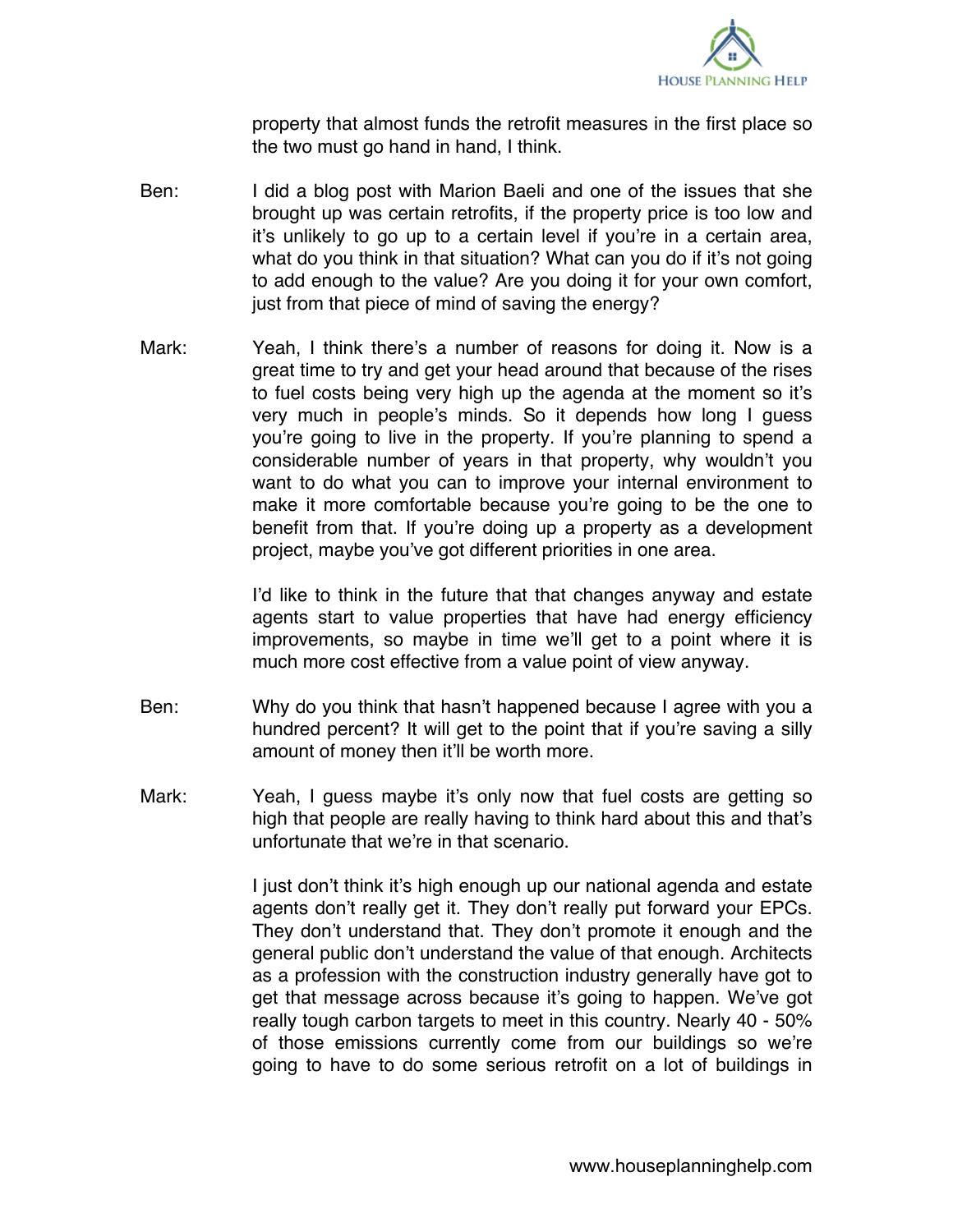

order to get anywhere close to those targets so we've got to bring the public along with us.

- Ben: Some buildings have a form factor that's easier to retrofit so if we're going out and we're moving house anyway, relocating somewhere, is there anything or any other factors that we should be considering?
- Mark: Well, I think people will still choose location as their main priority but I do find myself, I look at properties and I think I could retrofit that fairly easily. That would be straightforward to retrofit.
- Ben: Why? [Ben laughs.]
- Mark: I would tend to look towards properties that you can externally insulate. It's an easier, less disruptive process. It retains some of the thermal mass of that building on the inside. There are less tricky issues to do with interstitial condensation to deal with. So if you're looking at a property to retrofit with external wall insulation clearly you're looking for not too many obstructions on the outside, perhaps an overhanging eaves that has plenty of scope for that to work with windows that are sub optimal and you're going to have to replace anyway so I can do that at the same time as my external wall insulation. Perhaps one with not too many single storey extensions and too many bits and pieces stuck all over the side. You're looking at something that's, if you want it to be cheap and cost effective, something that's fairly rational and something that the planning officer is not going to object to you putting an insulated render solution on the outside. Maybe it's already a white rendered building. Those are the ones you look at and sometimes think, *well that would be a real snip to retrofit.*
- Ben: And I imagine that there are certain properties in a good area that might be built in the 60s and now you can look at them in a different light, thinking as you say *the outside's going to change completely but what am I really interested in, the location is just right*.
- Mark: Yeah, I mean, absolutely. A lot of work that I do at Sustainable BY Design is looking at post war housing stock because generally the sizes of the properties are quite good, the locations of the properties are quite good, usually it's the communal environments or the general external environment that's poor and the heating standards of those properties. They're typically solid concrete walls or maybe they've got an inch of expanded polystyrene in them and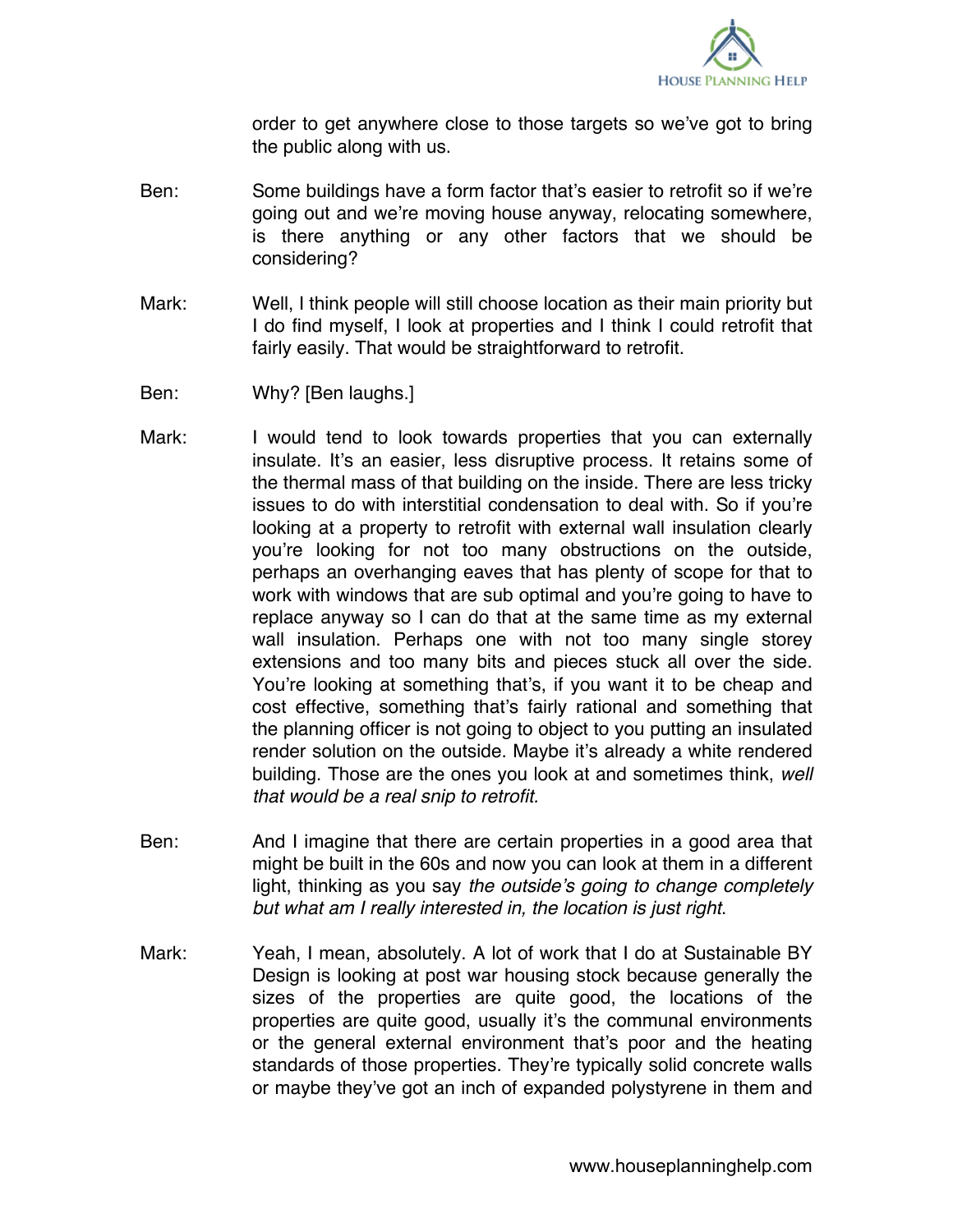

people can't afford to heat them to a comfortable temperature, but they're the ones where a retrofit scheme actually enhances the architectural appearance and really does transform those blocks because all of a sudden people that enjoyed their interiors from a spatial point of view can now enjoy them from a thermal comfort point of view as well and it enhances the area generally.

- Ben: Thinking about another approach here that again I haven't seen too often but I'm wondering for a large property that perhaps is a period property where there might be issues of expense could you have almost a side of the house that you live in or a bolt-hole that would be Passivhaus or would just give you that comfy environment that you could just use for those short months in the winter and then just live in your house as you have been when it gets to the summer?
- Mark: Yeah, I guess that would work in theory. I don't know about a full Passivhaus because obviously you've got airtightness issues. As we get smaller it's much harder to make smaller buildings to full Passivhaus.
- Ben: Oh right, why? Can you explain that?
- Mark: Well, because the form factor of those particular . . . As buildings get smaller there's a lot more surface area than floor area so it's much harder. I always describe it like this. I always talk about people understand babies get cold because they've got small body mass for a big surface area and as we get bigger, like ourselves, the reverse is true. So I don't lose as much heat as a baby does.
- Ben: A pasty or two! [An 'in' joke.]
- Mark: Yeah, a pasty a day!

So Passivhaus is similar really. It's like the smaller a property is the harder it is to achieve a higher energy efficiency standard. Having said that, if you pick the back of a property, north-facing, you superinsulate that, you improve the glazing there, then there's no doubt it's going to be more comfortable than it was previously.

Doing it phase by phase, yes you will start to see some benefits but you won't see the full benefits until the whole package of measures comes together at the completion of the retrofit.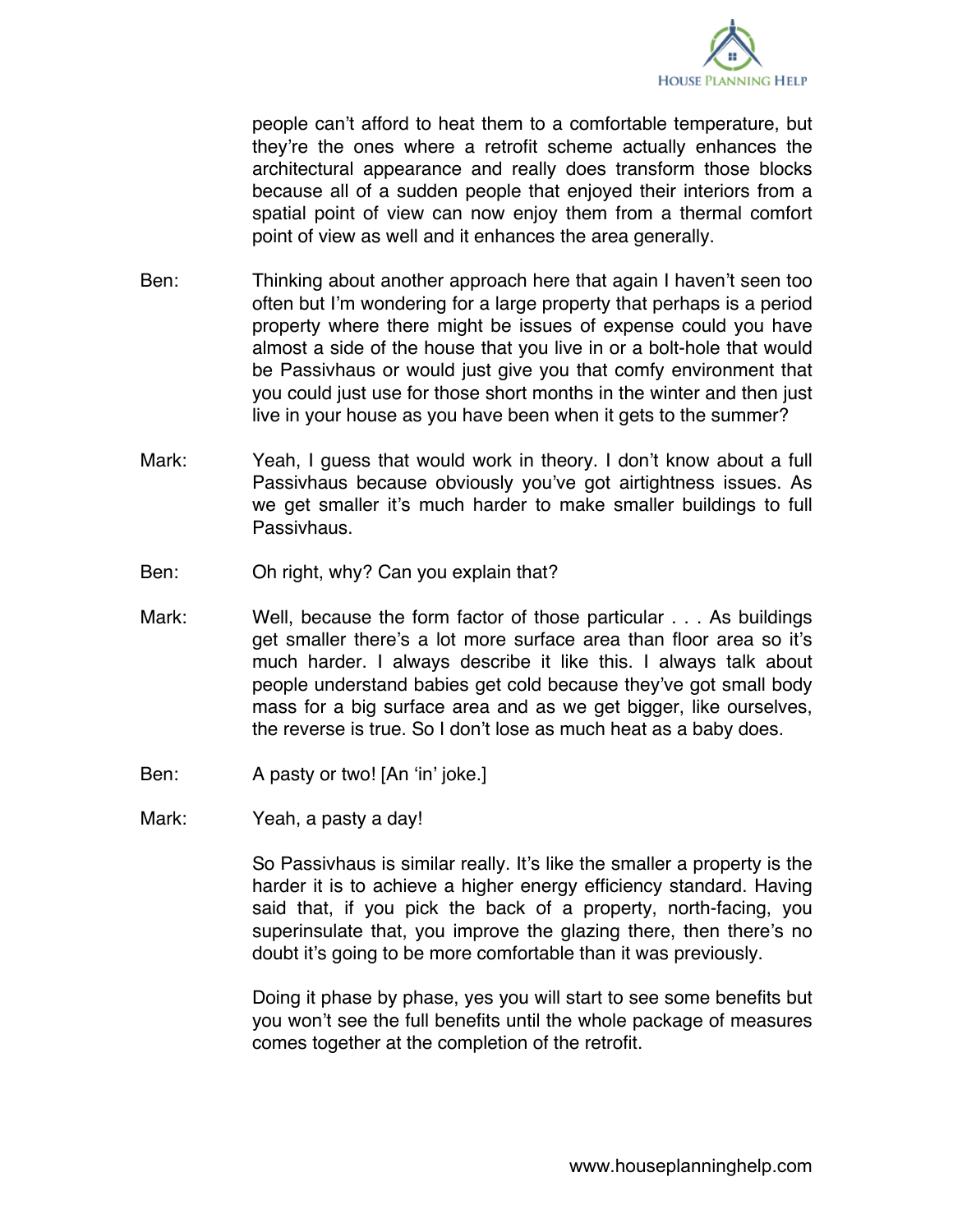

- Ben: Looking at phased retrofits as we get towards the end of the interview now, are they really practical? Would it just be better to wait until we can afford to do it in one hit?
- Mark: Look, I think there's no doubt that retrofitting at scale is a lot more cost effective. In an ideal world you would get all of your neighbours in the street, start a kind of mini transition organisation for your street, all get together, all agree what your retrofit schemes would be, have a single planning application for the whole street, get one contractor in, do the whole street, do it all together, share the process, share the costs. That's an ideal world. Practically it's not really going to happen and practically not everyone can afford to do a whole house retrofit in one go. Unfortunately schemes like Green Deal don't seem to have cracked that particular nut.

So I think phased retrofit is inevitable and it's okay as long as you take the time and care to do the right things at the right time, find the right trigger points and don't make mistakes in terms of doing things that mean you can't then continue your retrofit later. Don't make the building super airtight without thinking about ventilation.

- Ben: There's no danger that if you did one phase I'm going to use a really bad expression here – that it might 'go off' by the time you get to the next stage? [Ben laughs.]
- Mark: No, I don't think so. I mean I guess it depends how long between stages. The sort of things that we're advocating, insulation and triple-glazed windows, they're going to last 60 years or longer if looked after. So they're not going to 'go off' in the timescale.

A boiler, if you replaced the boiler at the beginning as your first measure maybe in 15 years that's reached the end of its design life, especially if you haven't retrofitted some of the rest of the property and you've been thrashing it to the max for all those times. Yeah, then you may have to look at those replacement bits. It's usually the moving bits that are the ones that you're going to have to deal with. But that's the beauty of energy efficient retrofit is that we're talking about things that should last the life of the building, you know, insulation standards, new windows, those sorts of measures.

Ben: Do you see any one factor or couple of factors preventing most people from going out there and retrofitting? Or do they really not even know about it? They might downsize before they retrofit.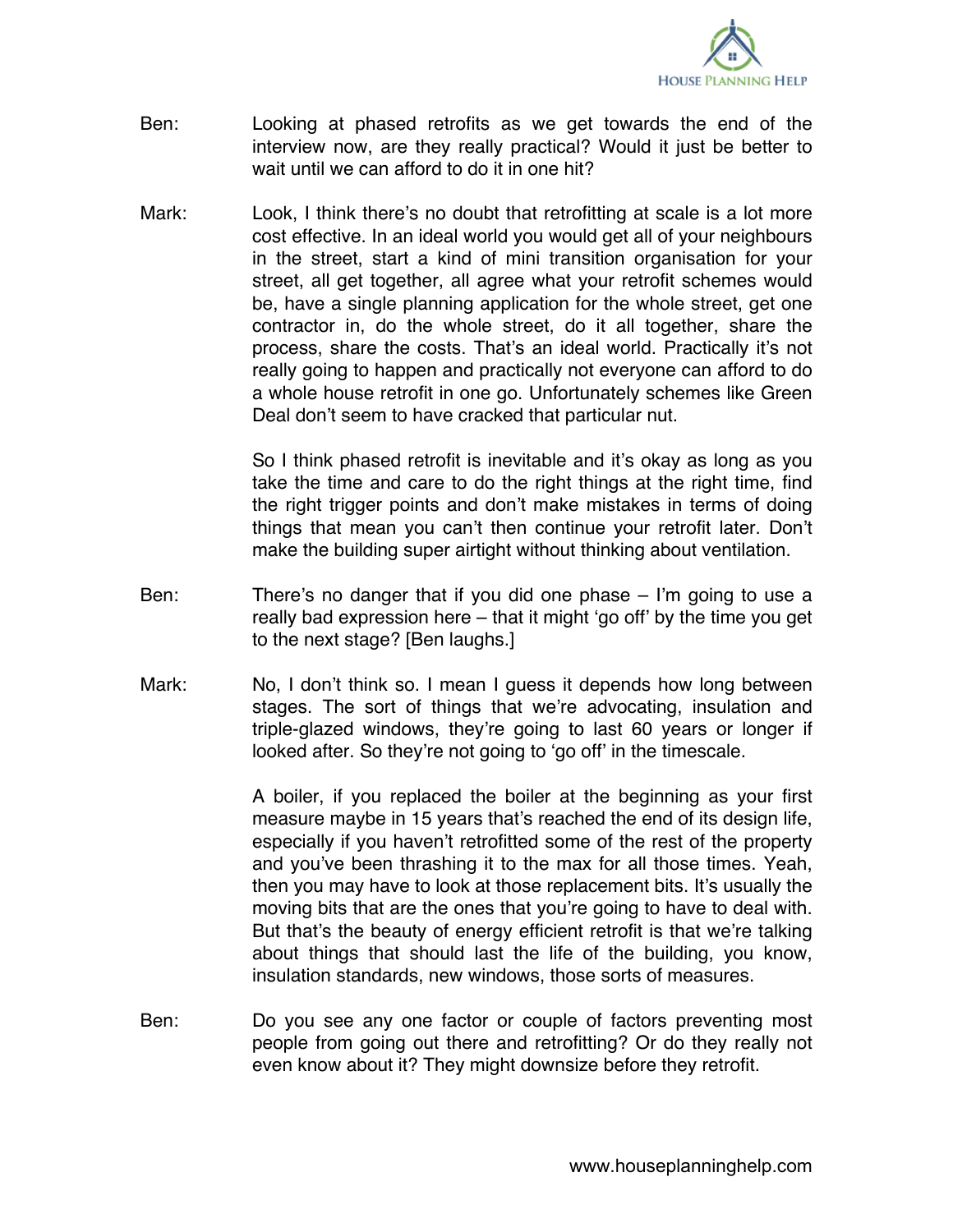

Mark: Knowledge. It's a bit of a minefield. I've been working in it for several years and I don't pretend to have all the answers to every scenario so we're still learning. If you take something like suspended timber floors there's a whole area of research there that's still ongoing and people don't even now really know exactly the optimum thing to do in every scenario. So knowledge is a bit of a problem.

> There are some good resources out there now though, even outside the profession. As ordinary people you can go to your library and get a Haynes manual on doing eco homes or how to insulate your house. There's a lot more resource out there for people.

> I think the whole issue of how we value our properties needs to change and until we manage to change that perception in the market place then cost is always going to be a barrier for some people.

> You know, we need to do this collectively as a nation. We've got this big problem. We've got this big opportunity. Let's not forget that retrofitting our country is going to create a lot of jobs. It's going to create a lot of income for government actually through VAT, through diverting money from benefits etcetera, from diverting money from the NHS. It's a complete win win situation if only we could get our heads around that and fund it properly.

- Ben: Is there anything else either around retrofitting or phased retrofitting that you think is worth adding right at the very end here?
- Mark: Yeah, I think we need to have an overview of our building stock in this country. We have some great older buildings that really are the cultural heritage of our nation and we also have a lot of post war stock that's perhaps not so loved. The heritage stock we want to hold onto. We don't want to retrofit it to the extent that it damages those properties but equally we do want to be able to improve the comfort for people that are living in that stock but there's a limit to how far we can go in those properties.

Post war housing stock on the other hand, I really think we should be looking at every opportunity to go to the very best standard on that, to EnerPHit standard or Passivhaus standard to compensate for all those heritage properties but as individual organisations, building owners or social landlords or local authorities nobody is